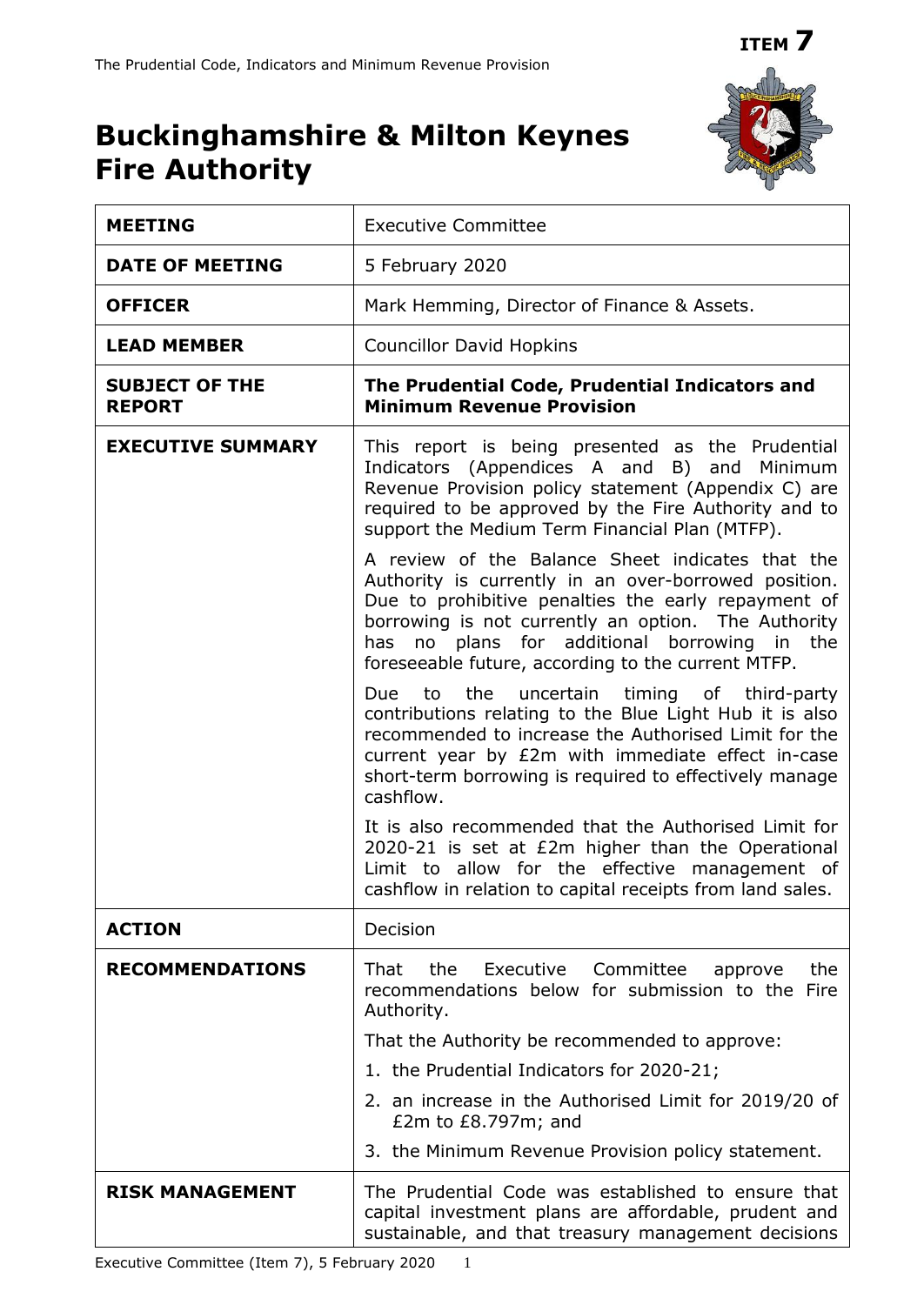| <b>PROVENANCE SECTION</b>                                                                | <b>Background</b>                                                                                                                                                                                                                                                                                                                                                                                                                                                                                                                                                        |
|------------------------------------------------------------------------------------------|--------------------------------------------------------------------------------------------------------------------------------------------------------------------------------------------------------------------------------------------------------------------------------------------------------------------------------------------------------------------------------------------------------------------------------------------------------------------------------------------------------------------------------------------------------------------------|
|                                                                                          | Making sufficient minimum revenue provision ensures<br>that when borrowing matures, cash is available to<br>make the repayment. This ensures that the Authority<br>does not need to borrow additional money to repay<br>existing loans.                                                                                                                                                                                                                                                                                                                                  |
| <b>USE OF RESOURCES</b>                                                                  | The impact of the Prudential Code will allow the<br>Authority to make informed choices between revenue<br>capital financing of procured services, to<br>and<br>encourage invest to save schemes and will only allow<br>capital investment to proceed where the Authority can<br>fund projects within prudential limits.                                                                                                                                                                                                                                                  |
| <b>EQUALITY AND</b><br><b>DIVERSITY</b>                                                  | No direct impact.                                                                                                                                                                                                                                                                                                                                                                                                                                                                                                                                                        |
| <b>HEALTH AND SAFETY</b>                                                                 | No direct impact.                                                                                                                                                                                                                                                                                                                                                                                                                                                                                                                                                        |
| <b>CONSISTENCY WITH</b><br><b>THE PRINCIPLES OF</b><br>THE DUTY TO<br><b>COLLABORATE</b> | No direct impact.                                                                                                                                                                                                                                                                                                                                                                                                                                                                                                                                                        |
| <b>LEGAL IMPLICATIONS</b>                                                                | The Local Authorities (Capital Finance and Accounting)<br>(England) Regulations 2003, SI 2003/3146 make<br>provision for capital finance and accounts under the<br>Local Government Act 2003 requiring the authority to<br>have regard to the 'Prudential Code for Capital Finance<br>in Local Authorities' when determining, under the<br>Local Government 2003 Act, how much money it can<br>afford to borrow; and require the Authority to<br>determine for the current financial year an amount of<br>minimum revenue provision which it considers to be<br>prudent. |
|                                                                                          | in future years.<br>The minimum revenue provision is a statutory charge<br>against the General Fund, estimated at £47k for<br>2020/21 (no change from 2019/20).                                                                                                                                                                                                                                                                                                                                                                                                          |
| <b>FINANCIAL</b><br><b>IMPLICATIONS</b>                                                  | The decision on the prudential indicators sets out the<br>financial limits within which the Authority will operate                                                                                                                                                                                                                                                                                                                                                                                                                                                       |
|                                                                                          | the General Fund, which ensures that an Authority has<br>sufficient cash balances to repay borrowing upon<br>maturity, reducing the refinancing risk.<br>There are no direct staffing implications.                                                                                                                                                                                                                                                                                                                                                                      |
|                                                                                          | practice. The indicators presented here demonstrate<br>that the current plans for capital investment meet<br>these criteria and present an acceptable level of risk to<br>the Authority.<br>Minimum revenue provision is a statutory charge to                                                                                                                                                                                                                                                                                                                           |
|                                                                                          | are taken in accordance with good professional                                                                                                                                                                                                                                                                                                                                                                                                                                                                                                                           |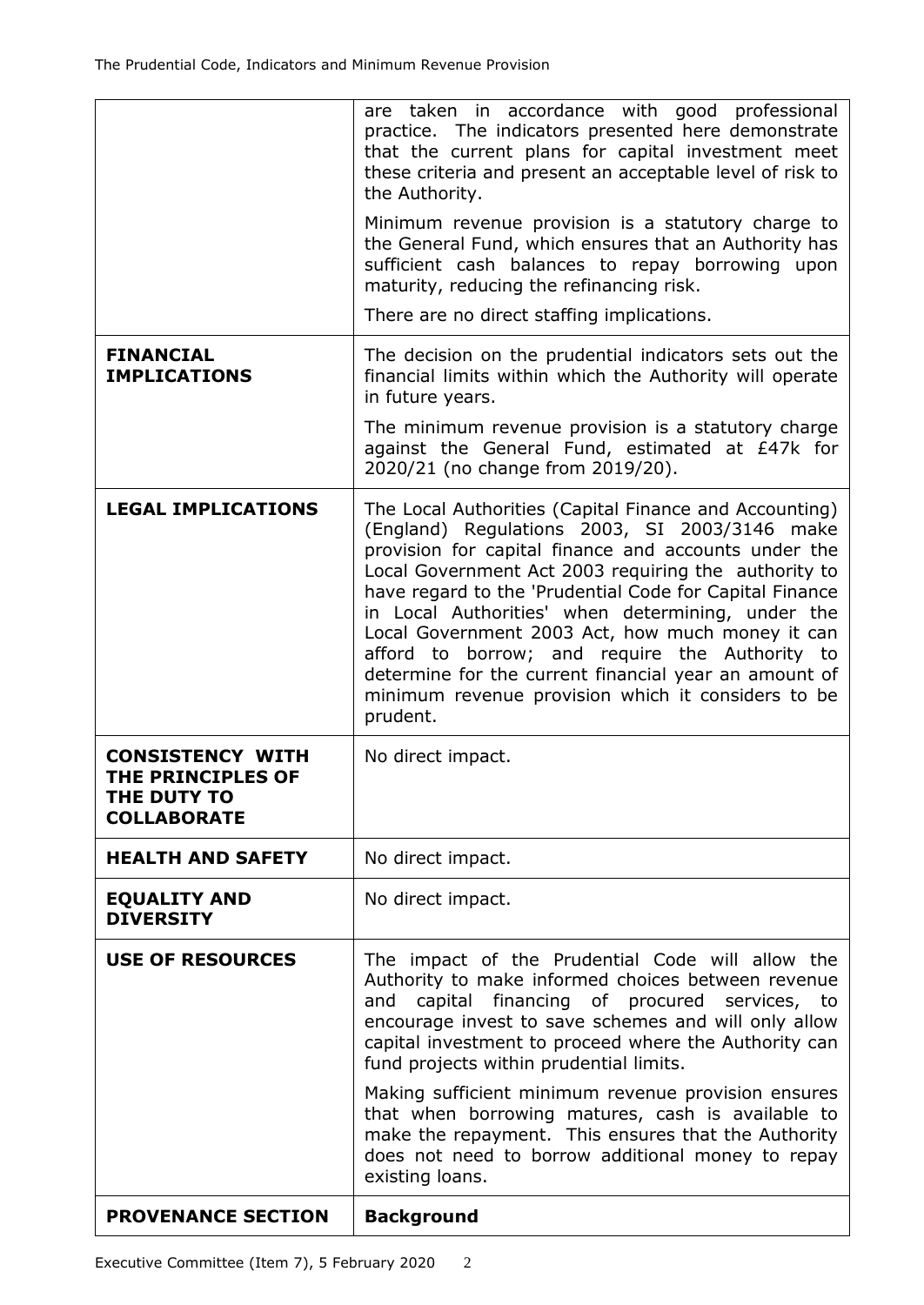| &<br><b>BACKGROUND PAPERS</b>                  | Realignment of Reserve Balances to Facilitate the<br>Medium Term Financial Plan, Executive Committee, 18<br>November 2015:<br>http://bucksfire.gov.uk/files/7314/4612/0201/ITEM 6<br>. Reserve Balances - Update Post Pre-Brief.pdf |
|------------------------------------------------|-------------------------------------------------------------------------------------------------------------------------------------------------------------------------------------------------------------------------------------|
| <b>APPENDICES</b>                              | Appendix A - Prudential Indicators<br>Appendix B - Summary Table of Prudential Indicators<br>Appendix C - Minimum Revenue Provision Policy<br>Statement                                                                             |
| <b>TIME REQUIRED</b>                           | 10 minutes                                                                                                                                                                                                                          |
| <b>REPORT ORIGINATOR</b><br><b>AND CONTACT</b> | <b>Marcus Hussey</b><br>mhussey@bucksfire.gov.uk<br>01296 744680                                                                                                                                                                    |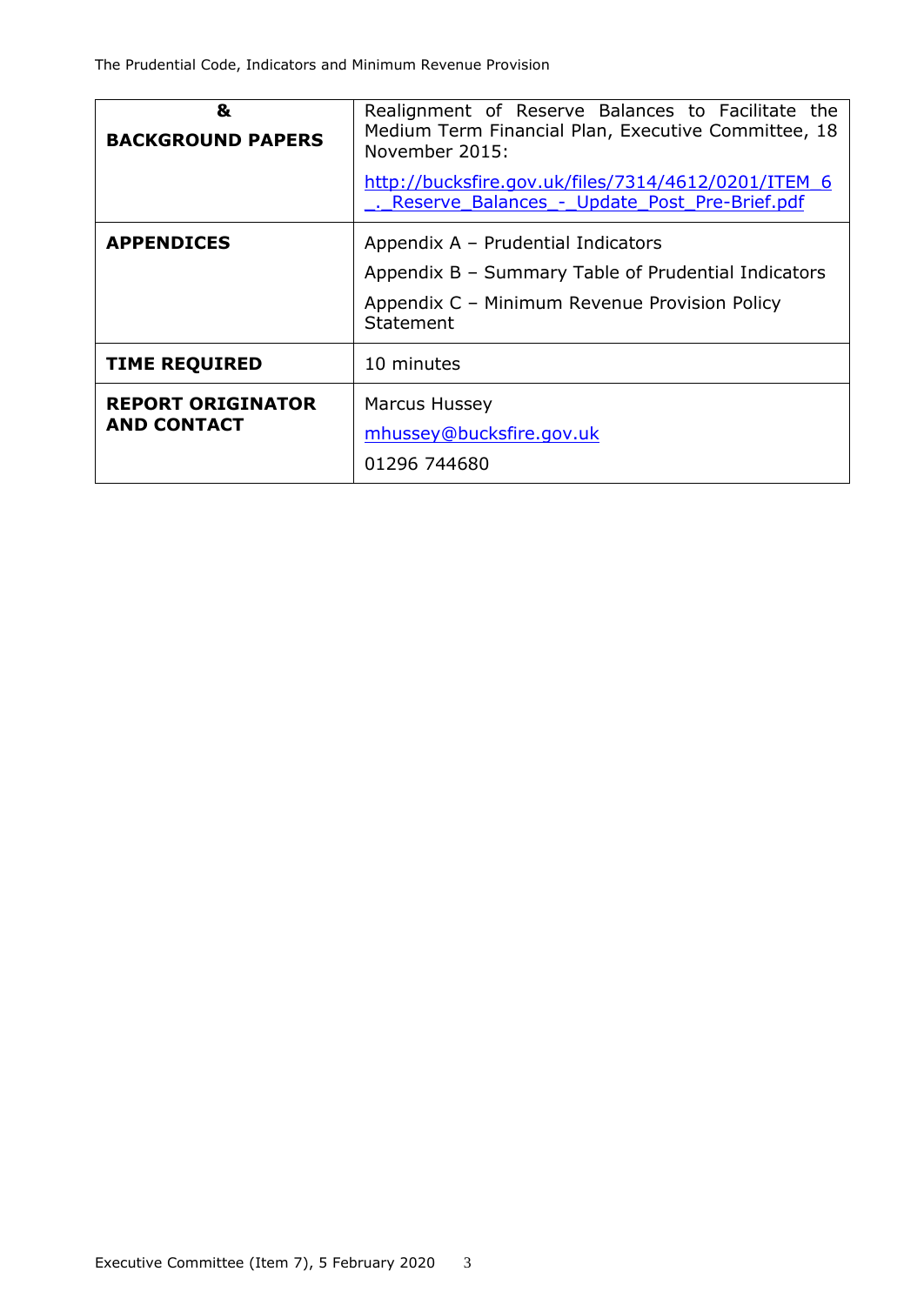# **Appendix A – Prudential Indicators**

# **1.0 Indicators for Affordability**

## **1.1 The ratio of financing costs to net revenue stream**

This indicator measures the percentage of the net revenue funding used to finance external debt. As no future borrowing is planned and a decision was made to reallocate reserves to reduce the capital financing requirement in 2015/16, the ratio of financing costs to net revenue stream will remain consistently low:

| <b>Indicator</b>                                  | Actual  | Estimate | Estimate | <b>Estimate</b> | <b>Estimate</b> |  |
|---------------------------------------------------|---------|----------|----------|-----------------|-----------------|--|
|                                                   | 2018/19 | 2019/20  | 2020/21  | 2021/22         | 2022/23         |  |
| Ratio of financing costs to net revenue<br>stream | 0.5%    | 0.7%     | 0.7%     | 0.6%            | $0.6\%$         |  |

# **2.0 Indicators for Prudence**

# **2.1 Gross borrowing and the Capital Financing Requirement**

The table below shows gross borrowing and the capital financing requirement (CFR). The Authority should ensure that gross borrowing does not, except in the short term, exceed the CFR. However, due to the reallocation of reserves to reduce the CFR (excluding finance lease) to zero (see Provenance Section & Background Papers) gross borrowing will exceed CFR for the medium to long-term. This situation will exist until borrowing is repaid. Due to early repayment premiums it is prohibitively expensive to make any early repayments at the current time.

Gross borrowing at the start of 2018/19 financial year was £7.382m. A repayment of £585k was made in May 2018 which will reduced the gross borrowing to £6.797m. The figures shown below indicate the maximum level of borrowing during the year (i.e. repayments will reduce the limit for the following year):

| Indicator                               | Actual<br>2018/19 | <b>Estimate</b><br>2019/20 | <b>Estimate</b><br>2020/21 | Estimate<br>2021/22 | <b>Estimate</b><br>2022/23 |
|-----------------------------------------|-------------------|----------------------------|----------------------------|---------------------|----------------------------|
| Gross borrowing<br>(£000)               | 7,382             | 6,797                      | 6,797                      | 6,797               | 6,797                      |
| Capital financing requirement<br>(£000) | 1,684             | 1,637                      | 1,590                      | 1,543               | 1.496                      |

# **3.0 Indicators for Capital Expenditure**

## **3.1 Capital Expenditure**

This indicator shows the expected level of capital expenditure for future years:

| Indicator                     | Actual  | <b>Estimate</b> | <b>Estimate</b> | <b>Estimate</b> | <b>Estimate</b> |  |
|-------------------------------|---------|-----------------|-----------------|-----------------|-----------------|--|
|                               | 2018/19 | 2019/20         | 2020/21         | 2021/22         | 2022/23         |  |
| Capital expenditure<br>(£000) | 7.658   | 9,243           | 1,484           | 1.466           | 1,966           |  |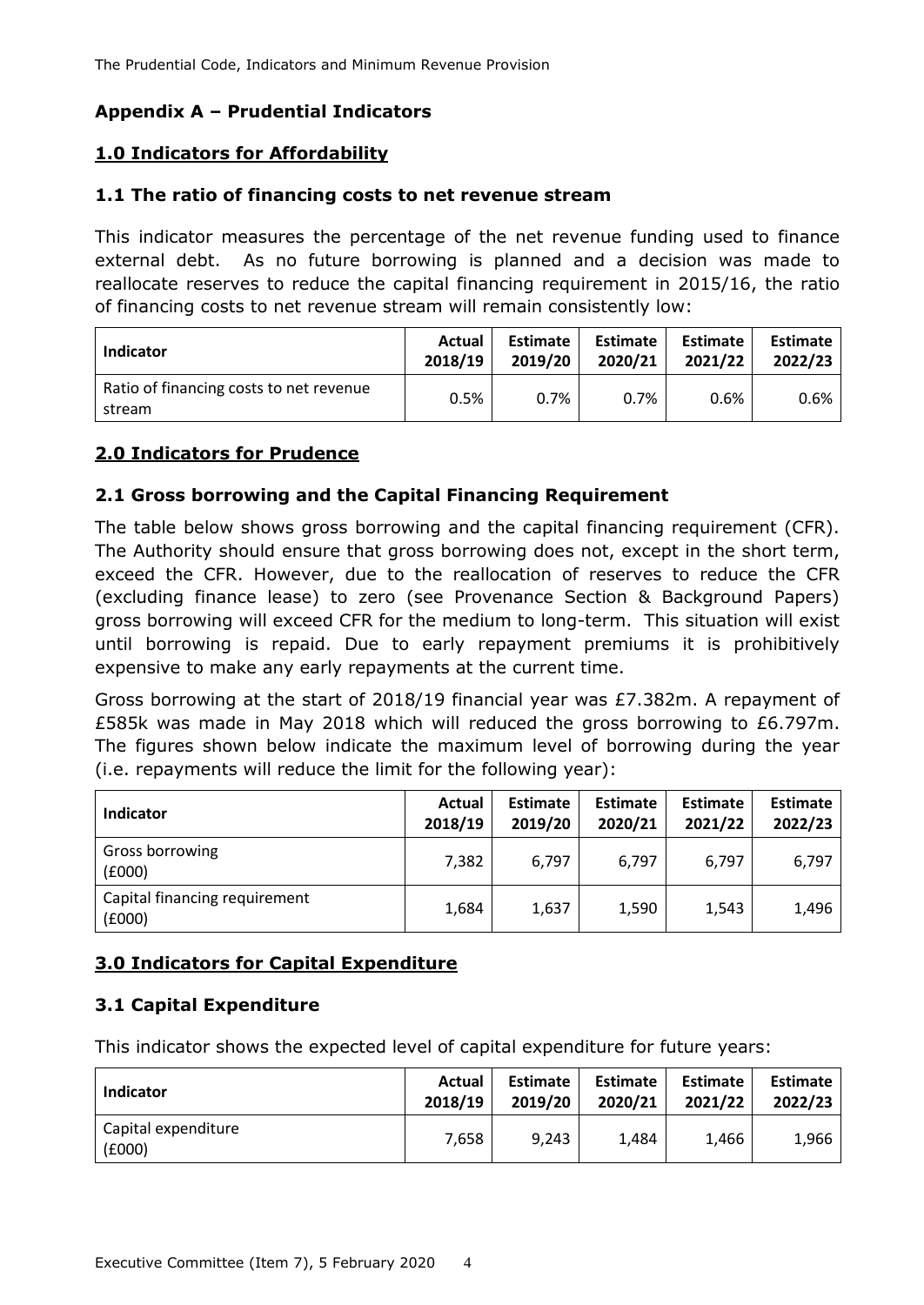# **3.2 Capital Financing Requirement (CFR)**

The CFR reflects the Authority's underlying need to borrow. This figure was reduced down to the level of the finance lease by the reallocation of reserves (see Provenance Section & Background Papers). No additional borrowing is planned in the medium term. The CFR should be looked at in relation to gross borrowing, as detailed in Section 2.1:

| <b>Indicator</b>                                                                             | Actual  | <b>Estimate</b> | <b>Estimate</b> | Estimate | <b>Estimate</b> |
|----------------------------------------------------------------------------------------------|---------|-----------------|-----------------|----------|-----------------|
|                                                                                              | 2018/19 | 2019/20         | 2020/21         | 2021/22  | 2022/23         |
| Capital financing requirement (underlying<br>need to borrow for a capital purpose)<br>(£000) | 1,684   | 1,637           | 1,590           | 1.543    | 1.496           |

# **4.0 Indicators for External Debt**

# **4.1 Authorised Limit**

This is the maximum limit on borrowing and other long-term liabilities (currently limited to the finance lease at Gerrards Cross). This amount cannot be exceeded without approval from the Fire Authority:

| Indicator                                                  | Actual<br>2018/19 | <b>Estimate</b><br>2019/20 | <b>Estimate</b><br>2020/21 | Estimate<br>2021/22 | <b>Estimate</b><br>2022/23 |
|------------------------------------------------------------|-------------------|----------------------------|----------------------------|---------------------|----------------------------|
| Authorised limit for borrowing<br>(£000)                   | 7,382             | 8,797                      | 8,797                      | 8,797               | 8,797                      |
| Authorised limit for other long-term<br>liabilities (£000) | 1,684             | 1,637                      | 1,590                      | 1,543               | 1,496                      |
| Authorised limit for external debt<br>(£000)               | 9,066             | 10,434                     | 10,387                     | 10,340              | 10,293                     |

# **4.2 Operational Boundary**

This indicator shows the most likely estimate of debt for future years:

The actual external debt for the year ending 31 March 2019 was **£9.066m**.

| <b>Indicator</b>                                               | Actual<br>2018/19 | <b>Estimate</b><br>2019/20 | <b>Estimate</b><br>2020/21 | Estimate<br>2021/22 | <b>Estimate</b><br>2022/23 |
|----------------------------------------------------------------|-------------------|----------------------------|----------------------------|---------------------|----------------------------|
| Operational boundary for borrowing<br>(6000)                   | 7,382             | 6,797                      | 6,797                      | 6,797               | 6,797                      |
| Operational boundary for other long-term<br>liabilities (£000) | 1,684             | 1,637                      | 1,590                      | 1,543               | 1,496                      |
| Operational boundary for external debt<br>(6000)               | 9,066             | 8,434                      | 8,387                      | 8.340               | 8,293                      |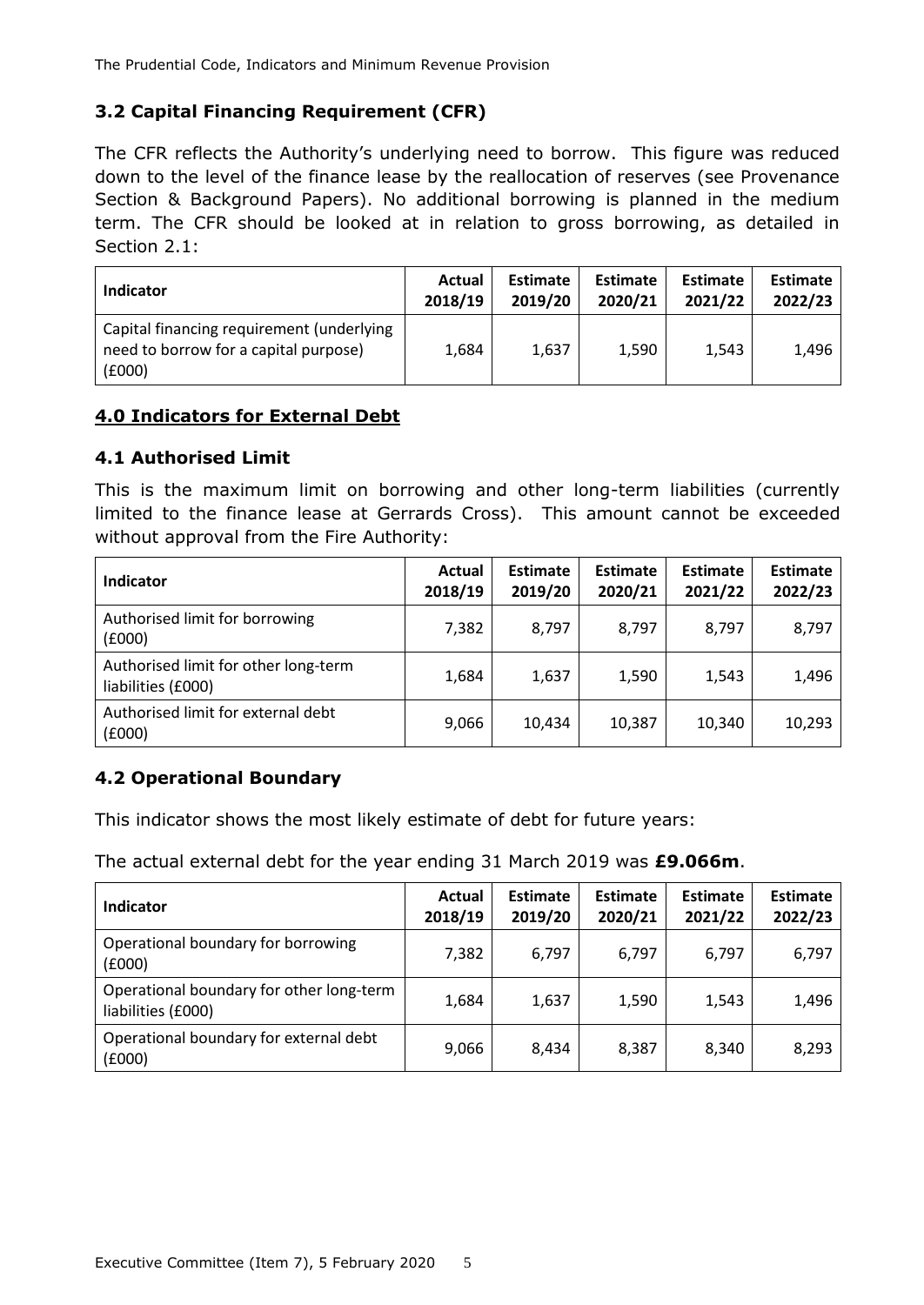## **5.0 Indicators for Treasury Management**

# **5.1 Adoption of CIPFA's Treasury Management in the Public Services: Code of Practice and Cross-Sectorial Guidance Notes**

The aim is to ensure that treasury management is led by a clear and integrated forward treasury management strategy, and a recognition of the pre-existing structure of the Authority's borrowing and investment portfolios.

## **5.2 Upper limit on fixed interest rate exposures**

This indicator shows the Authority's upper limit of the net exposure to fixed interest rates. Currently all borrowing is at a fixed rate of interest:

| <b>Indicator</b>                                | Actual  | Estimate | <b>Estimate</b> | Estimate | <b>Estimate</b> |  |
|-------------------------------------------------|---------|----------|-----------------|----------|-----------------|--|
|                                                 | 2018/19 | 2019/20  | 2020/21         | 2021/22  | 2022/23         |  |
| Upper limit on fixed interest rate<br>exposures | 100%    | 100%     | 100%            | 100%     | 100%            |  |

#### **5.3 Upper limit on variable interest rate exposures**

This indicator shows the Authority's upper limit of the net exposure to variable interest rates:

| <b>Indicator</b>                                   | Actual  | <b>Estimate</b> | <b>Estimate</b> | Estimate | <b>Estimate</b> |
|----------------------------------------------------|---------|-----------------|-----------------|----------|-----------------|
|                                                    | 2018/19 | 2019/20         | 2020/21         | 2021/22  | 2022/23         |
| Upper limit on variable interest rate<br>exposures | 20%     | 20%             | 20%             | 20%      | 20%             |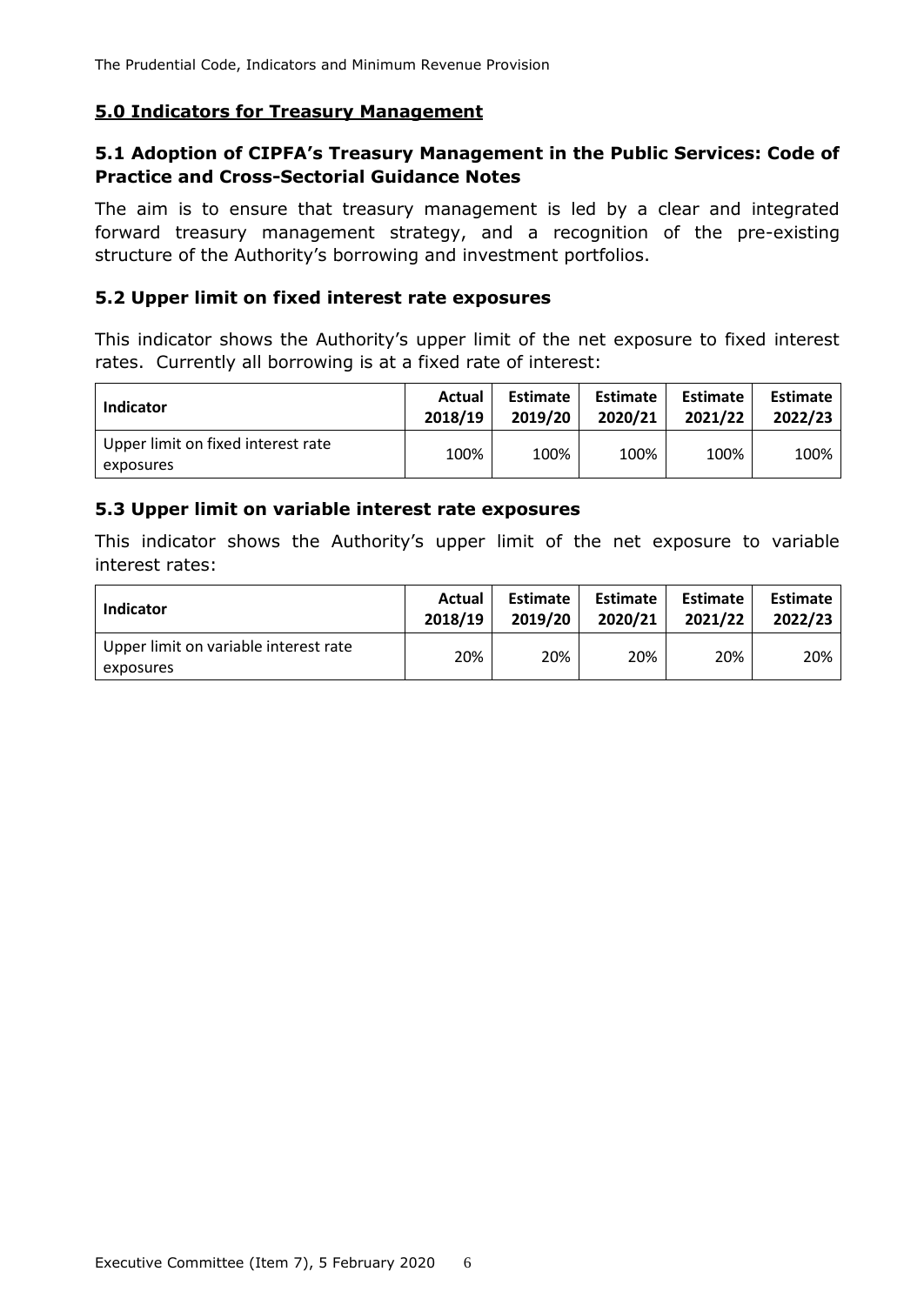# **5.4 Maturity structure of fixed rate borrowing**

| Indicator                                                | <b>Actual</b><br>2018/19 |                | <b>Estimate</b><br>2019/20 |                | <b>Estimate</b><br>2020/21 |                | <b>Estimate</b><br>2021/22 |                | <b>Estimate</b><br>2022/23 |  |
|----------------------------------------------------------|--------------------------|----------------|----------------------------|----------------|----------------------------|----------------|----------------------------|----------------|----------------------------|--|
| <b>Maturity structure</b><br>of fixed rate<br>borrowings | Actual<br>Maturity       | Lower<br>Limit | Upper<br>Limit             | Lower<br>Limit | Upper<br>Limit             | Lower<br>Limit | Upper<br>Limit             | Lower<br>Limit | Upper<br>Limit             |  |
| Under 12 months                                          | 0%                       | 0%             | 0%                         | 0%             | 0%                         | 0%             | 0%                         | 0%             | 9%                         |  |
| 12 months and<br>within 24 months                        | 0%                       | 0%             | 0%                         | 0%             | 0%                         | 0%             | 9%                         | 0%             | 15%                        |  |
| 24 months and<br>within five years                       | 9%                       | 0%             | 24%                        | 0%             | 24%                        | 0%             | 15%                        | 0%             | 0%                         |  |
| five years and<br>within 10 years                        | 29%                      | 0%             | 15%                        | 0%             | 15%                        | 0%             | 24%                        | 0%             | 24%                        |  |
| 10 years and<br>within 20 years                          | 20%                      | 0%             | 20%                        | 0%             | 20%                        | 0%             | 11%                        | 0%             | 11%                        |  |
| 20 years and<br>within 30 years                          | 0%                       | 0%             | 0%                         | 0%             | 0%                         | 0%             | 0%                         | 0%             | 0%                         |  |
| 30 years and<br>within 40 years                          | 41%                      | 0%             | 41%                        | 0%             | 41%                        | 0%             | 41%                        | 0%             | 41%                        |  |
| 40 years and above                                       | 0%                       | 0%             | 0%                         | 0%             | 0%                         | 0%             | 0%                         | 0%             | 0%                         |  |

This shows the repayment profile of fixed rate borrowing. All loans are repayable on maturity:

# **5.5 Total principal sums invested for periods longer than 364 days**

The purpose of this indicator is for the Authority to contain its exposure to the possibility of loss that might arise as a result of its having to seek early repayment or redemption of principal sums invested. The Authority currently has £2m invested with one local Authority, over a period longer than 364 days.

| <b>Indicator</b>                                                         | Actual  | Estimate | <b>Estimate</b> | <b>Estimate</b> | <b>Estimate</b> |
|--------------------------------------------------------------------------|---------|----------|-----------------|-----------------|-----------------|
|                                                                          | 2018/19 | 2019/20  | 2020/21         | 2021/22         | 2022/23         |
| Total principal sums invested for periods<br>longer than 364 days (£000) | 4.000   | 4,000    | 4.000           | 4.000           | 4.000           |

# **5.6 Credit Risk**

The duration of any investment with a counterparty will be restricted as advised by our treasury management advisors. The advisors will base their assessment of credit risk based on credit ratings provided by the major agencies, as well as reviewing credit default swaps (a proxy measure for the markets perceived risk of default).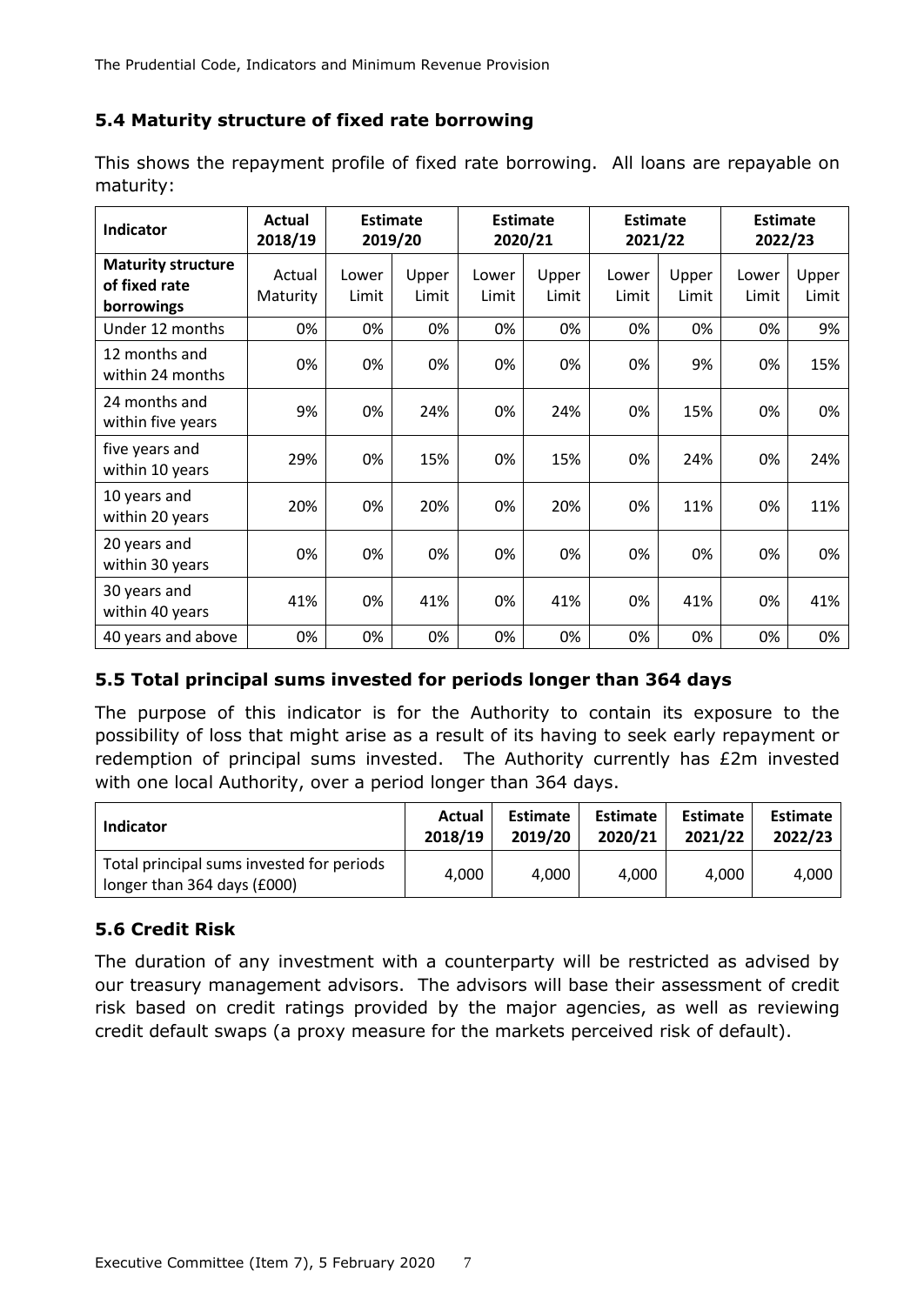# **Appendix B – Summary Table of Prudential Indicators**

For reference, the following table summarises the key indicators detailed in Appendix A in a single table:

|                                           | <b>Indicator</b>                                                             | <b>Actual</b><br>2018/19 | <b>Estimate</b><br>2019/20 | <b>Estimate</b><br>2020/21 | <b>Estimate</b><br>2021/22 | <b>Estimate</b><br>2022/23 |  |  |  |  |
|-------------------------------------------|------------------------------------------------------------------------------|--------------------------|----------------------------|----------------------------|----------------------------|----------------------------|--|--|--|--|
| <b>Indicators for Affordability</b>       |                                                                              |                          |                            |                            |                            |                            |  |  |  |  |
| 1.1                                       | Ratio of financing costs to net revenue<br>stream                            | 0.5%                     | 0.7%                       | 0.7%                       | 0.6%                       | 0.6%                       |  |  |  |  |
| 1.2                                       | The incremental impact of capital<br>investment decisions on the council tax | £0.00                    | £0.00                      | £0.00                      | £0.00                      | £0.00                      |  |  |  |  |
| <b>Indicators for Prudence</b>            |                                                                              |                          |                            |                            |                            |                            |  |  |  |  |
| 2.1                                       | Gross borrowing (£000)                                                       | 7,382                    | 6,797                      | 6,797                      | 6,797                      | 6,797                      |  |  |  |  |
| <b>Indicators for Capital Expenditure</b> |                                                                              |                          |                            |                            |                            |                            |  |  |  |  |
| 3.1                                       | Capital expenditure (£000)                                                   | 7,658                    | 9,243                      | 1,484                      | 1,466                      | 1,966                      |  |  |  |  |
| 3.2                                       | Capital financing requirement (£000)                                         | 1,684                    | 1,637                      | 1,590                      | 1,543                      | 1,496                      |  |  |  |  |
| <b>Indicators for External Debt</b>       |                                                                              |                          |                            |                            |                            |                            |  |  |  |  |
| 4.1                                       | Authorised limit for external debt (£000)                                    | 9,066                    | 10,434                     | 10,387                     | 10,340                     | 10,293                     |  |  |  |  |
| 4.2                                       | Operational boundary for external debt<br>(£000)                             | 9,066                    | 8,434                      | 8,387                      | 8,340                      | 8,293                      |  |  |  |  |
| <b>Indicators for Treasury Management</b> |                                                                              |                          |                            |                            |                            |                            |  |  |  |  |
| 5.2                                       | Upper limit on fixed interest rate<br>exposures                              | 100%                     | 100%                       | 100%                       | 100%                       | 100%                       |  |  |  |  |
| 5.3                                       | Upper limit on variable interest rate<br>exposures                           | 20%                      | 20%                        | 20%                        | 20%                        | 20%                        |  |  |  |  |
| 5.5                                       | Total principal sums invested for periods<br>longer than 364 days (£000)     | 4,000                    | 4,000                      | 4,000                      | 4,000                      | 4,000                      |  |  |  |  |

The actual external debt for the year ending 31 March 2019 was £8.489m. The projected external debt for the year ending 31 March 2020 is £8.442m (both figures include the finance lease liability).

The following indicators are not shown above:

- 5.1 the Authority has adopted CIPFA's Treasury Management Code for 2019/20
- 5.4 details of the maturity structure of fixed rate borrowing (see Appendix A)
- 5.6 narrative regarding credit risk (see Appendix A)